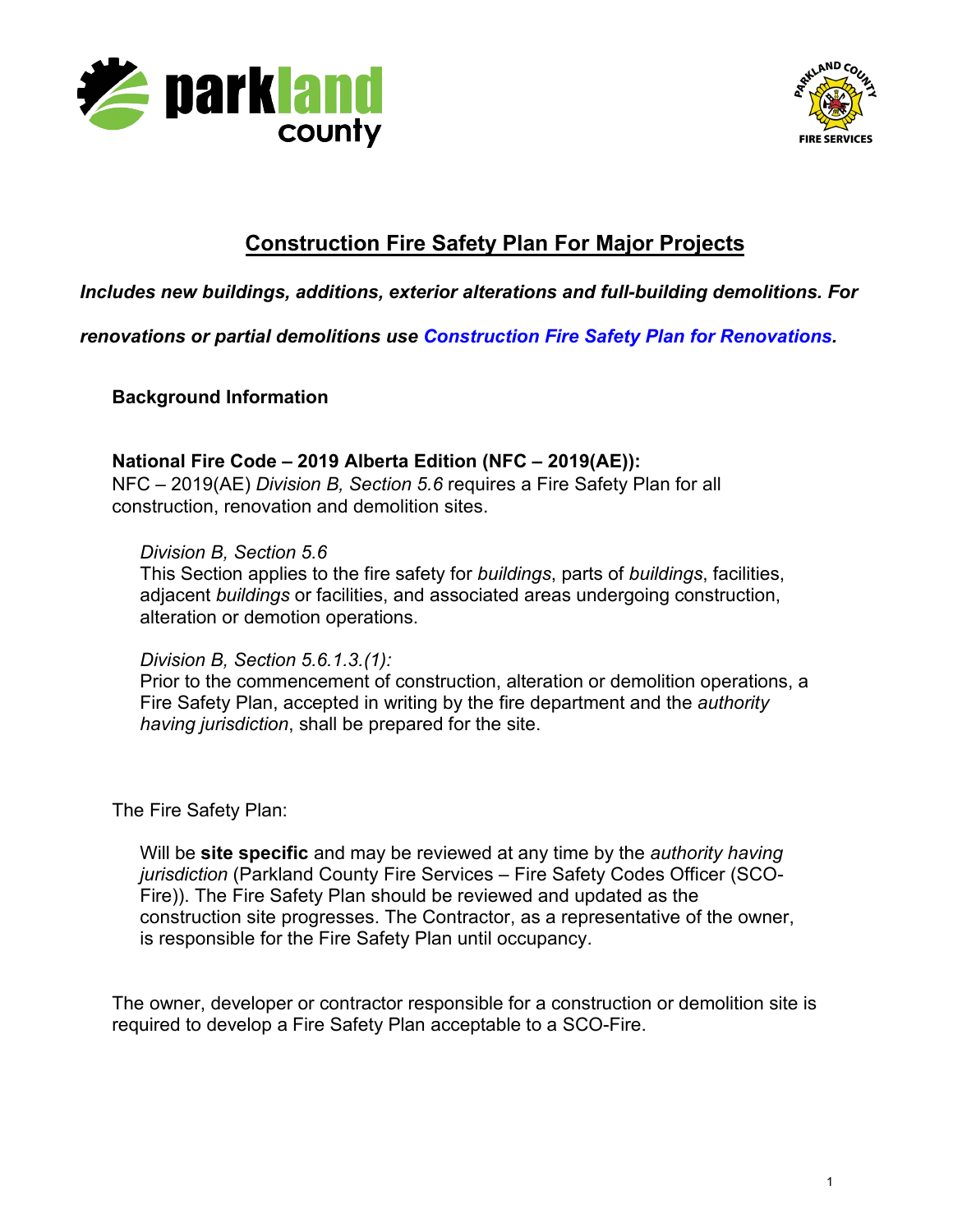



A Fire Safety Plan must address, in a manner acceptable to the SCO-Fire, all topics of (applicable to the site) covered in each of the perspective Articles in Section 5.6 of the NFC – 2019(AE).

#### **It is required that a Fire Safety Plan be accepted in writing by the Fire Department and the Authority Having Jurisdiction.**

A Fire Safety Plan:

- Shall be submitted for review and acceptance.
- Shall be accepted prior to construction or demolition, including renovations.
- Must conform to the requirements of the NFC 2019(AE).
- Shall be complete, blank sections will result in a rejected Fire Safety Plan.

**If certain provisions listed in this plan do not pertain to your specific site please enter "NOT REQUIRED" in the section. Details for any provision that is applicable to your site MUST be included in this plan.**

# **For more information contact Fire Services at:**

**Phone Number: 780-968-8888 ext. 8338 E-mail: [fireinspections@parklan](mailto:cmsfpts@edmonton.ca)dcounty.com**

This information is being provide for the construction industry and is an aid in preventing injury and fires in and around constructions sites and to address life and property fire safety issues. Keeping in mind it is the **sole responsibility of the owner** or representatives of the owner to:

- be aware of all regulations within the jurisdiction.
- carry out or make provision to adhere to the various codes and standards applicable to their project or business.

*Please submit your completed fire safety plan to Parkland County Planning and Development Services at the time of commercial building permit application.*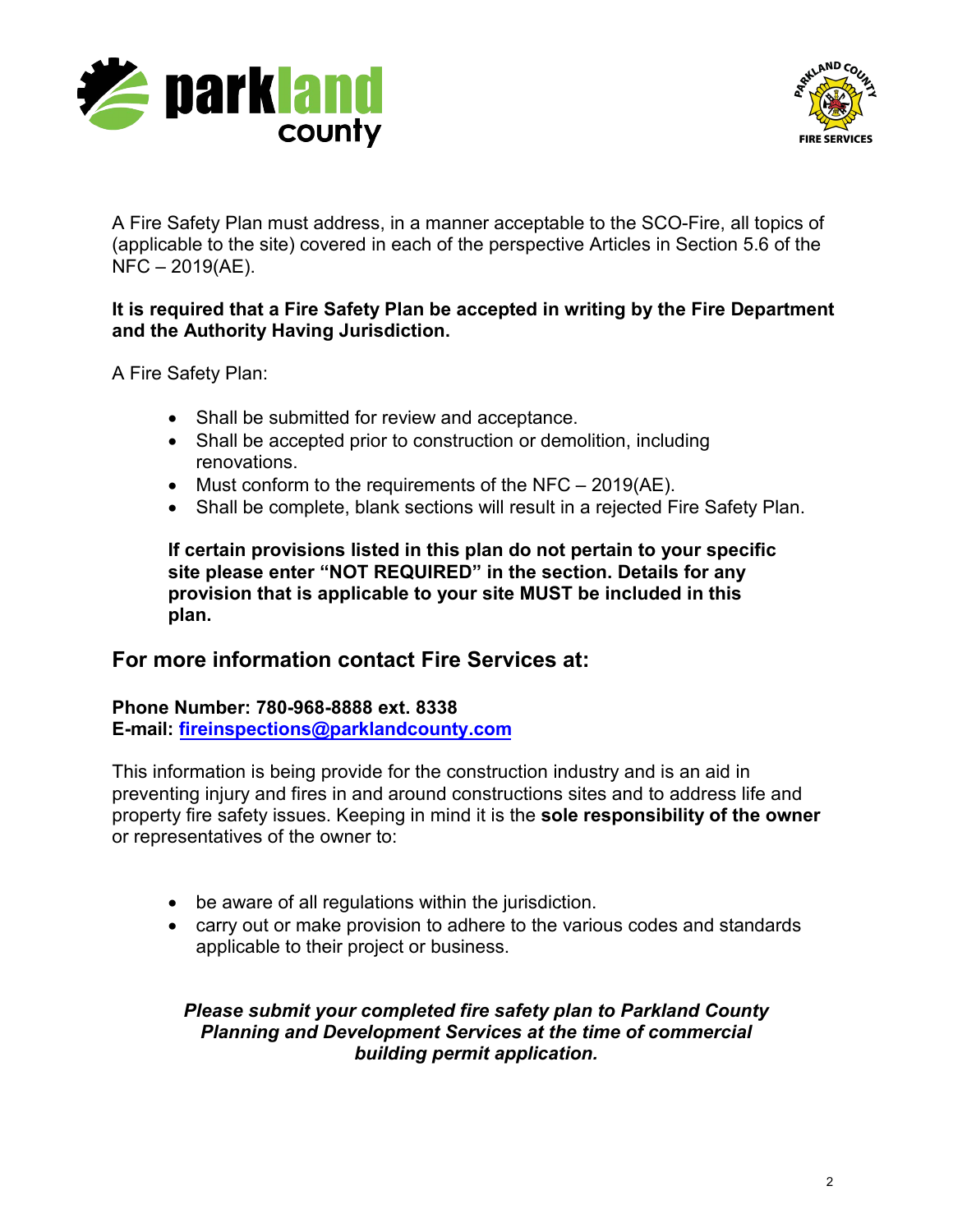



# **Fire Safety Plan**

**A Fire Safety Plan should include, but is not limited to the following information. Please check off all applicable provisions and provide additional detail where required for your specific Fire Safety Plan.**

**All applicable provisions must be adhered to. Construction sites may be inspected for compliance at any stage of construction. The accepted Fire Safety Plan shall be posted on site and is intended for use by your contractors, subcontractors and any site personnel.**

| Commercial Final Permit #: |  |
|----------------------------|--|
| <b>Building Name:</b>      |  |
| Site Address:              |  |
| Description of Project:    |  |

# **1) Emergency Procedures to be used in THE EVENT OF AN EMERGENCY**

#### *A building under construction, without functional fire protection equipment is at its most vulnerable stage, therefore it is imperative to initiate emergency response at the earliest possible opportunity.*

What are your provisions for initiating emergency evacuation procedures on this site and how will you notify emergency responders (eg. Sounding of air horn – 3 blasts, activating fire alarm, calling 9-1-1?)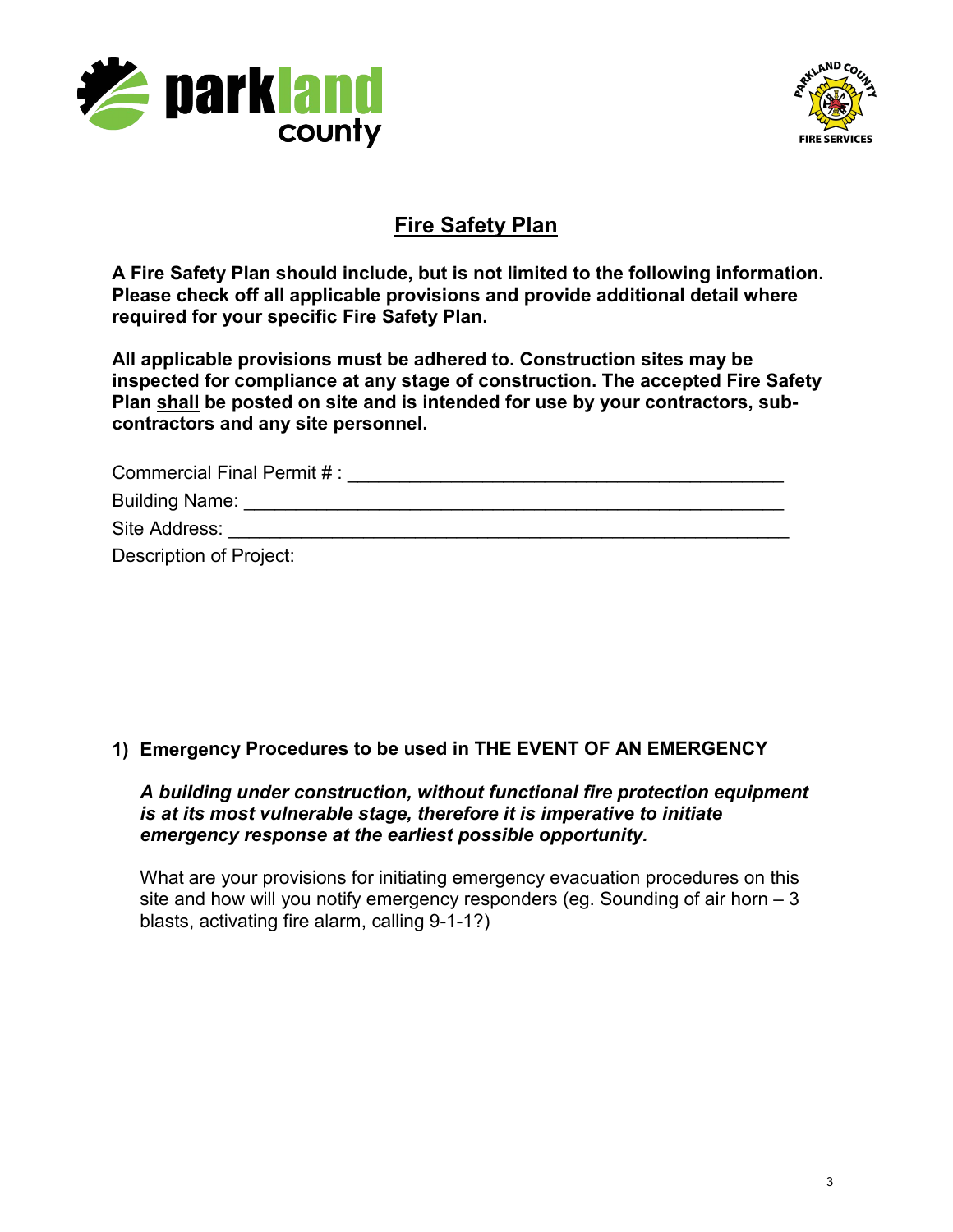



Provide a list of instructions for site personnel to follow when an alarm is sounded:

☐Exit routes are provided with clearly identified signage to indicate egress from floor areas/building.

□Designated gathering location (muster point) will be off site with signage.

**□Location of Muster Point:** <u></u>

☐List of personnel on site, updated and current - you should know who is on site.

 $\square$ Person assigned to meet the fire department and give information such as:

- Where the fire or injury is located on site
- Is everybody accounted for
- Name of person responsible:

 $\Box$ Assigned site fire wardens(s), various trades represented.

Directions and training for confining, controlling and extinguishing the fire:

# 2) **Training of site personnel on evacuation procedures including:**

- $\Box$  Site orientation (familiarize on personnel visitors on emergency procedures.)
- $\Box$  Name of Person responsible:
- $\Box$  Regular site safety meetings incorporated into regular safety meetings.
- $\Box$  Simulated fire drills as applicable and warranted.
- **3) Assigned site personnel responsible for fire prevention activities such as:**

 $\Box$  Control of combustibles on the site and around the buildings including removal of excess garbage material on a regular basis and general housekeeping.

☐ Name of person responsible: \_\_\_\_\_\_\_\_\_\_\_\_\_\_\_\_\_\_\_\_\_\_\_\_\_\_\_\_\_\_\_\_\_\_\_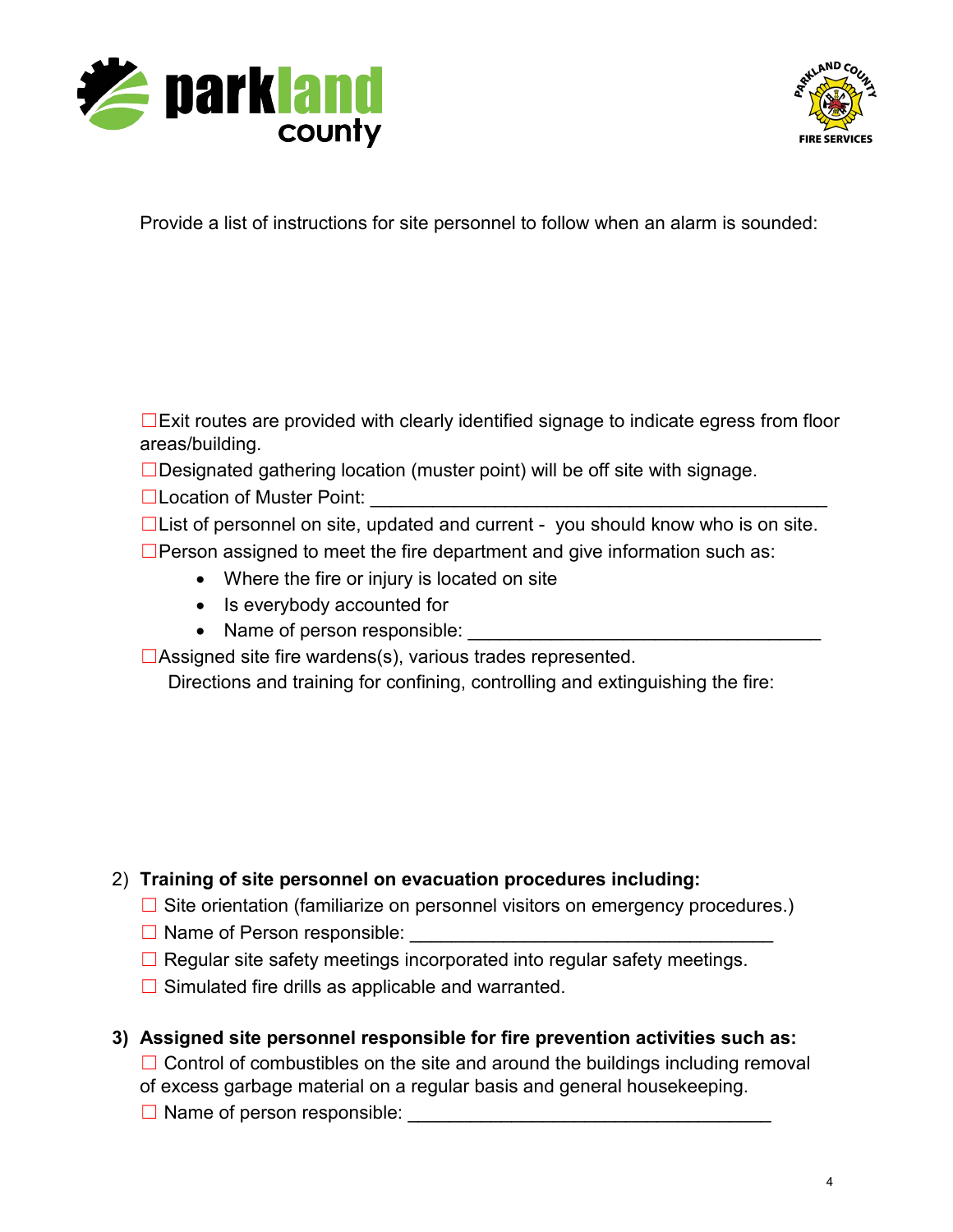



 $\Box$  Ensure that combustible hoarding is secured to prevent contact with the heaters. Name of person responsible:

 $\Box$  Maintain clear unobstructed access for fire department apparatus to building(s) and to fire fighting services such as hydrants and fire department connections i.e. sprinkler and/or standpipes.

Name of person responsible:

□ Parking of vehicles or delivery trucks, directed so as to not obstruct fire department access to the site and buildings. (off site parking and storage may be considered.)

Name of person responsible:

 $\Box$  Maintenance and operation of at least one exit from every floor.

Name of person responsible:

□ Smoking shall not be permitted in areas where conditions are hazardous or potential of ignition exists.

#### 4) **Fire Fighting Services – Unobstructed hydrant, Siamese, sprinkler, temporary access route, standpipe.**

Check all applicable fire fighting services that are installed, tested and activated at the start of the construction. These must be maintained and accessible for fire fighters at all times.

- $\Box$  Hydrants (maintain 2 metre access around hydrants)
- $\Box$  Standpipes (existing)

**□ Siamese connections** 

 $\Box$  Emergency access routes

Provide a drawing, detailing you emergency response plan, including:

- ☐ Nearest Fire Hydrant Locations
- ☐ Fire Department Connections (Siamese and/or standpipe)
- ☐ Site Muster Point

 $\Box$  Emergency Access to the building and site – primary and secondary access points

 $\Box$  The site is properly addressed and the sign is visible and legible to the emergency crews.

 $\Box$  An all weather road shall be constructed prior to the commencement and must be designed to support the expected loads imposed by fire fighting equipment (38,500 kg) and have a clear width not less than 6 metres.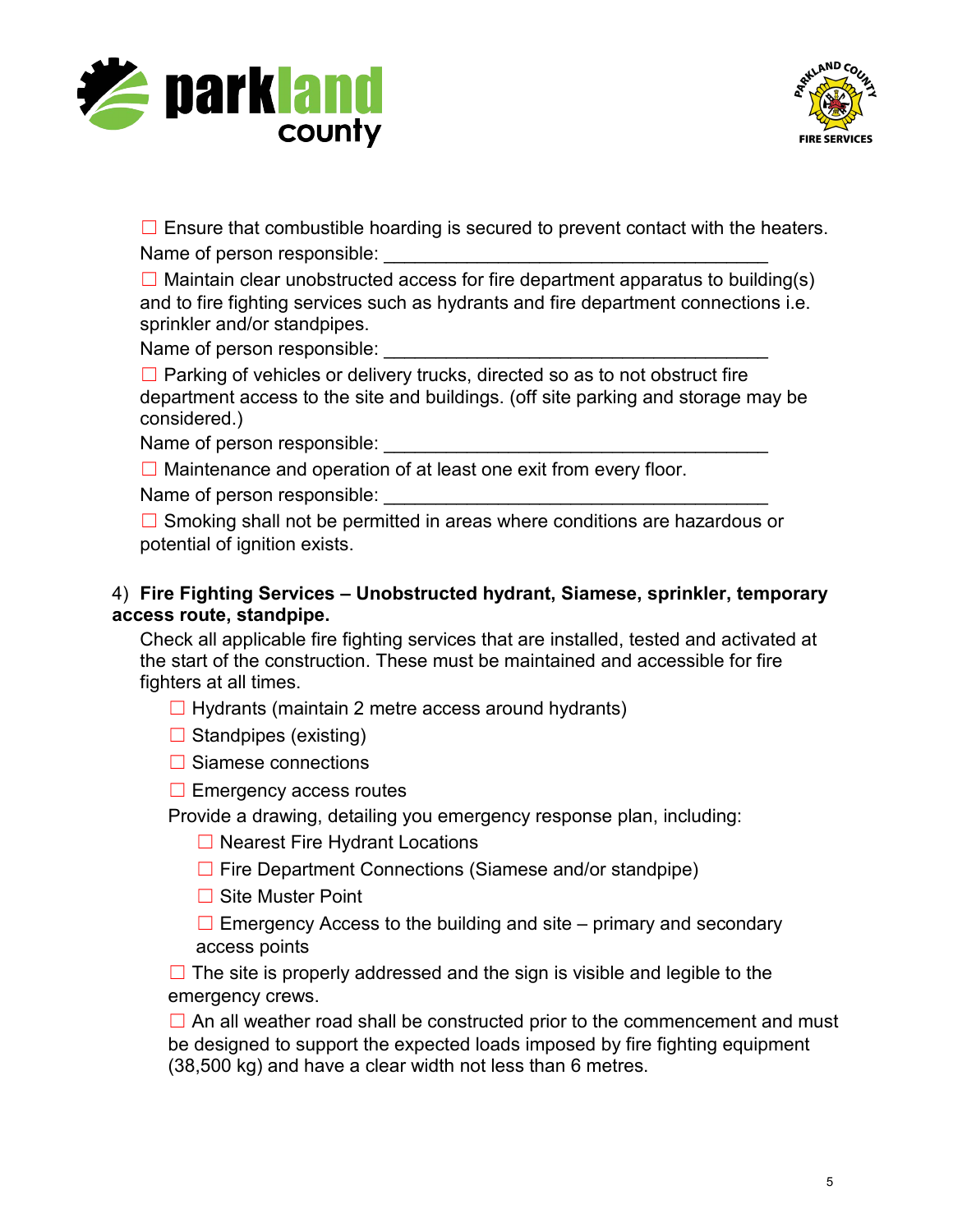



Refer to the following code for Water Supply and Access for Fire Fighting:

# **NFC – 2019 (AE) 5.6.1.4 Access for Firefighting**

- 1) Unobstructed access to fire hydrants, portable extinguishes and to fire department connections for standpipe and sprinkler systems shall be maintained.
- 2) A means shall be provided to allow firefighters to perform their duties on all levels of the *building.*
- 3) Provision shall be made for the use of existing elevators, hoists or lifts to assist firefighting personnel in reaching all levels of the *building*.
- 4) Access routes for fire department vehicles shall be provided and maintained to construction and demolition sites.
- 5) Where a construction or demolition site is fenced so as to prevent general entry, provision shall be made for access by fire department equipment and personnel.

### **NFC – 2019 (AE) 5.6.3.5 Water Supply**

1) An adequate water supply for firefighting shall be provided as soon as *combustible construction* materials arrive on site.

# **5) Fire Extinguishers:**

 $\Box$  Provide sufficient numbers and sizes. (3-A:20-B:C on all moveable equipment, and 4-A:40-B:C in all other locations, including on or near any combustion engines.)

 $\Box$  Serviced and tagged by a certified agency, within the last year.

 $\Box$  Mounted, with proper signage, where workers are present and at all exit locations on every level, and meet the required travel distance between extinguishers (75 feet or 22.86 m).

- $\Box$  At or near gas or propane fuel operated equipment.
- $\Box$  At or near areas where combustibles are stored.
- $\Box$  Adjacent to any hot works operations.

### **6) Hot Works Operations:**

Does your scope of work require Hot Work Operations?  $\bigcirc$  Yes $\bigcirc$  No

If "Yes", refer to the following code requirements and describe (at the bottom of this

section) how these provisions will be met, and check all applicable provisions.

*Definition: The burning, welding, heating of a material, or a similar operation that is capable of initiating fires or explosions including, but not limited to, cutting, welding,Thermit welding, brazing, soldering, grinding, thermal spraying, thawing pipe, torchapplied roofing or membrane adhesive bonding, or any* **other similar heat-producing activity**.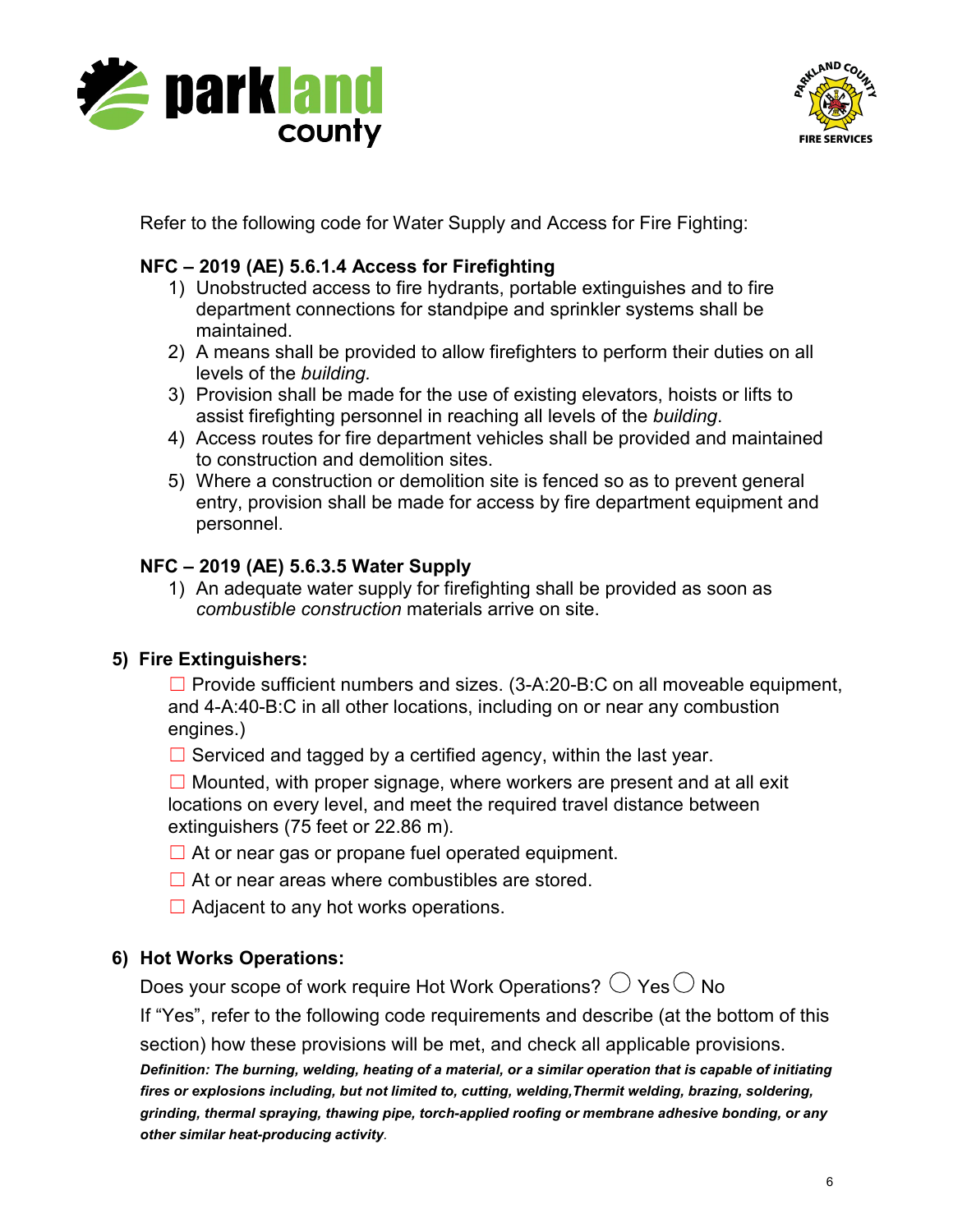



- $\Box$  Hot work must be performed by trained or certified personnel.
- $\Box$  A fire extinguisher (4-A:40-B:C) is present at all times
- $\Box$  Proper ventilation, as required.

 $\Box$  If hot tar pots are on site, provide fire extinguishers. Hot tar posts must only be used by trained personnel and located away from combustible materials.

# **NFC - 2019 (AE) 5.2.3 Prevention of Fires**

#### **NFC - 2019 (AE) 5.2.3.1 Location of Operations**

- 1) ☐ Except as provided in Sentence (2), *hot work* shall be carried out in an area free of combustible and flammable contents, with walls, ceilings and floors of *noncombustible construction* or lined with noncombustible materials.
- 2) ☐ When it is not practicable to undertake *hot work* in an area described in Sentence (1),
	- a) combustible and flammable materials within a 15 m distance from the *hot work* shall be protected against ignition in conformance with Article 5.2.3.2.,
	- b) a continuous fire watch shall be provided during the *hot work* and for a period of not less than 60 min after its completion in conformance with Article 5.2.3.3., and
	- c) a final inspection of the *hot work* area and adjacent exposed areas shall be conducted
		- i. 4h after completion of the work, or
		- ii. after completion of the fire watch required in Clause (b), in which case a more comprehensive inspection shall be conducted.
- 3)  $\Box$  When there is a possibility of sparks or open flames reaching combustible material in areas adjacent to the area where *hot work* is carried out,
	- a) openings in walls, floors or ceilings shall be covered or closed to prevent the passage of sparks or open flames to such adjacent areas, or
	- b) Sentence (2) shall apply to such adjacent areas.

### **NFC - 2019 (AE) 5.2.3.2 Protection of Combustibles and Flammable Materials**

- 1)  $\Box$  Any combustible and flammable material, dust or residue shall be
	- a) removed from the area where *hot work* is carried out, or
	- b) except as provided in Sentence (2), protected against ignition by the use of noncombustible material.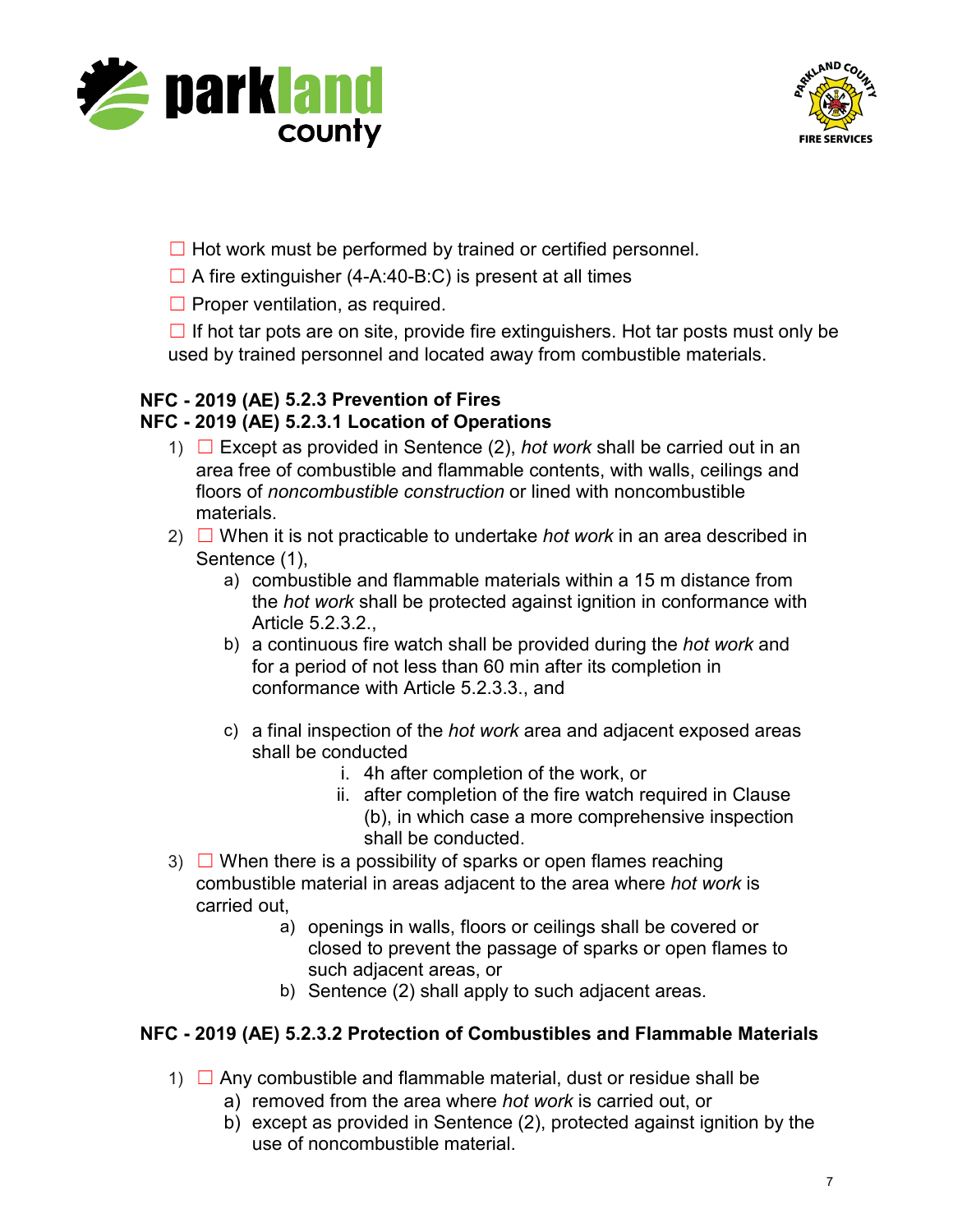



- 2) ☐ Combustible materials or *building* surfaces that cannot be removed or protected against ignition as required in Clause (1)(b) shall be thoroughly wetted where *hot work* is carried out.
- 3)  $\Box$  The fire watch described in Clauses 5.2.3.1.(2)(b) and (c) shall be carried out by more than one person if combustible materials are exposed to the *hot work* operations but cannot be directly observed by the initial person performing the fire watch.
- $4)$   $\Box$  Any process or activity that produces flammable gases or vapours, *combustible dusts* or *combustible fibers* in quantities sufficient to create a fire or explosion hazard shall be interrupted and the hazardous conditions shall be removed before any *hot work* is carried out.

**7) Flammable/Combustible Liquid and Compressed Gas Storage** Does your scope of work require the storage of flammable/combustible liquids or compressed gases?  $\bigcirc$  Yes  $\bigcirc$  No If yes, please describe:<br>
Does your scope of<br>
compressed gases?<br>
If "Yes", all provision<br>  $\Box$  Storage area<br>  $\Box$  Storage area<br>  $\Box$  Storage area<br>  $\Box$  Portable pres:<br>  $\Box$  Area is to hav<br>  $\Box$  A portable 4-*4*<br>
work area

If "Yes", all provisions below are applicable:

- $\Box$  Storage area separated from combustible material by 3m.
- $\Box$  Storage area locked and vented.
- $\Box$  Storage area protected from vehicular/industrial motorized traffic.
- $\Box$  Portable pressurized (full or empty) cylinders secured when not in use.
- $\Box$  Area is to have proper signage or placards in place.
- $\Box$  A current list of dangerous goods must on site.
- $\Box$  A portable 4-A:40-B:C fire extinguisher in close proximity to storage and work areas.
- $\Box$  Storage area is away from egress and access routes to the site.

### **8) Security**

What are your provisions for site security when workers are absent from the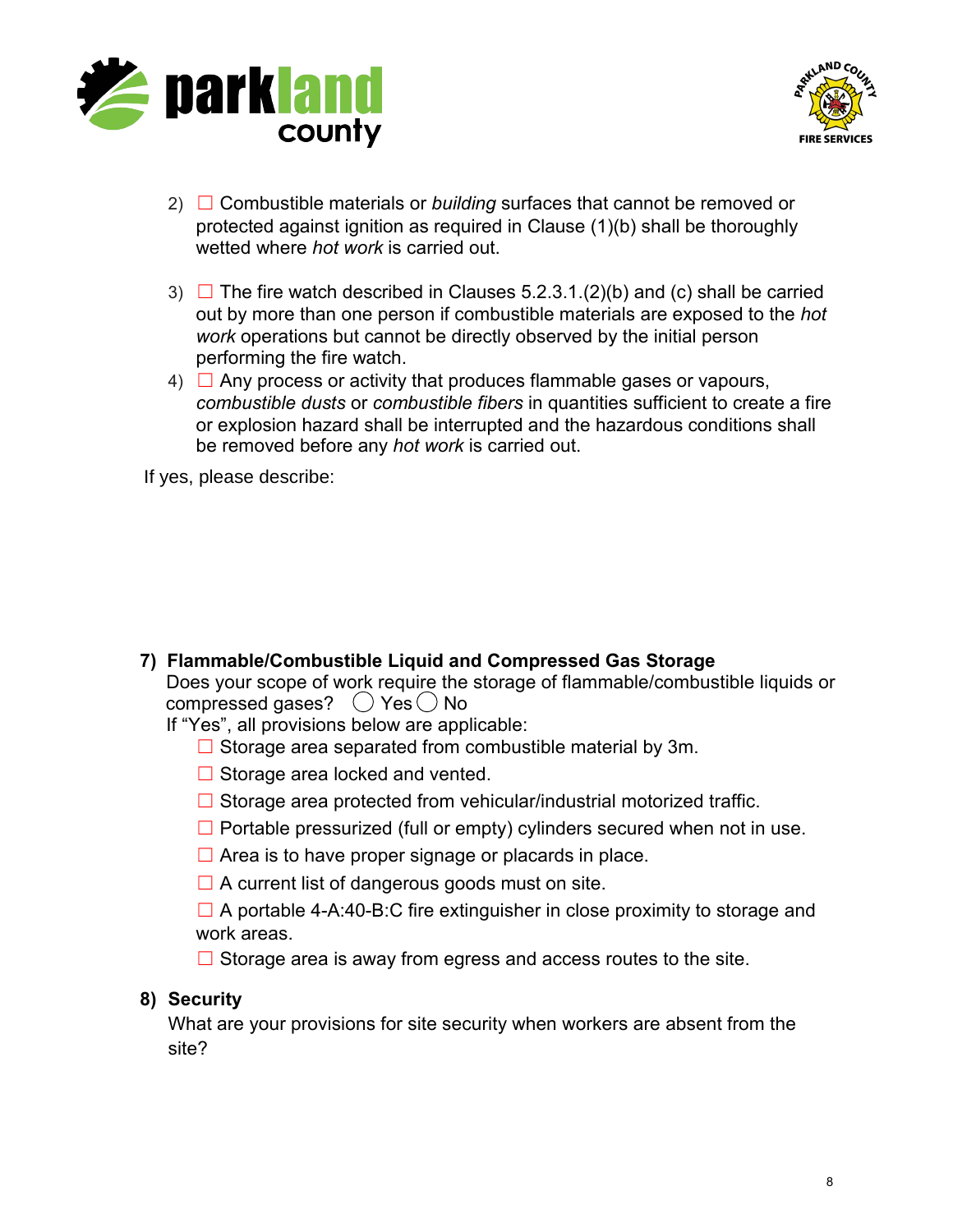



### **9) Contact Personnel**

 $\Box$  Provide a list of names and telephone numbers of persons to be contacted during non-operating hours or in emergency situations to be posted on site.

#### **In addition to the above, please check off all of the following provisions that may be relevant to your scope of work:**

### **NFC – 2019 (AE) Section 5.6 Construction and Demolition Sites**

Will any part of this building continue to be occupied during construction, alteration or demolition operations? ( ) Yes ( ) No

If "Yes", refer to the following code requirements and describe how these provisions will be met, and check all applicable provisions.

### **NFC – 2019 (AE) 5.6.1.12.(1) Fire Separations in Partly Occupied Buildings**

☐ Where a part of a *building* continues to be occupied, the occupied part shall be separated from the part being demolished or constructed by a *fire separation* having a *fire-resistance rating* of not less than 1 h.

### **Building/Fire Code Bulletin Standata 14-BCB-004 14-FCB-003 Occupancy Of Buildings Under Construction**

 $\square$  8. Exits and accesses to exit are complete including fire separations, doors, door hardware, self-closing devices, guards and handrails from the uppermost storey to be occupied down to the level from which occupants will exit the building (or the lowest level in the basement up to the exit level if the exit serves the basement). Means of access to the building may need to be enclosed to protect the building occupants from falling objects.

This document in full can be found at: [http://www.municipalaffairs.alberta.ca/documents/14-BCB-004-14-FCB-003-](http://www.municipalaffairs.alberta.ca/documents/14-BCB-004-14-FCB-003-OccupancyofBuildingsUnderConstructionV10.pdf) [OccupancyofBuildingsUnderConstructionV10.pdf](http://www.municipalaffairs.alberta.ca/documents/14-BCB-004-14-FCB-003-OccupancyofBuildingsUnderConstructionV10.pdf)

If yes, please describe: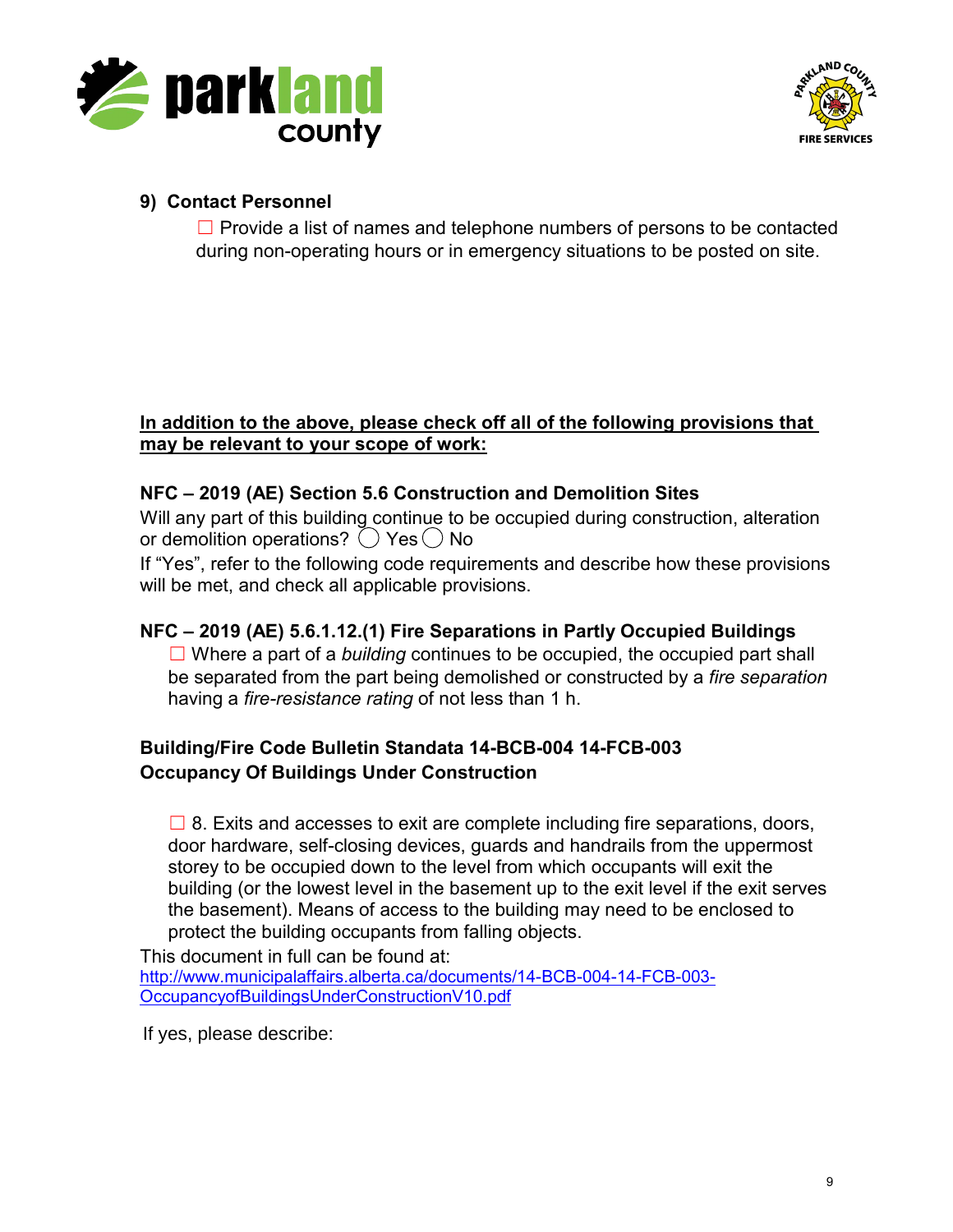



For alteration, construction of an addition or demolition operations:

Is the existing building protected by a Fire Alarm System, Sprinkler System or Standpipe System? (Yes  $\bigcirc$ No

If "Yes", refer to the following code requirements and describe how these provisions will be met, check all provisions that apply.

# **NFC – 2019 (AE) 5.6.1.13. Protection during Shutdown**

- 1)  $\Box$  Except as permitted in Sentence (2), where a fire protection system is provided, it shall remain operational throughout the construction, alteration or demolition area where reasonably practical.
- 2)  $\Box$  When any portion of a fire protection system is temporary shut down during construction, alteration or demolition operations, protection during shutdown shall comply with Article 6.1.1.4.

# **NFC – 2019 (AE) 6.1.1.4. Protection during Shutdown**

1)  $\Box$  When any portion of a fire protection system is temporarily shut down, alternative measures shall be taken to ensure that protection is maintained.

# **NFC – 2019 (AE) 5.6.1.14. Watch**

- 1)  $\Box$  A watch, with tours at intervals of not more than 1h, shall be provided throughout demolition sites when there are occupants in the portion of the *building* not being demolished.
- 2)  $\Box$  Except where a *building* is provided with a fire alarm system or similar equipment, a watch, with tours or intervals of not more than 1 h, shall be provided when a portion of the *building* is occupied while construction operations are taking place.
- 3)  $\Box$  Facilities shall be provided to enable the watcher referred to in Sentences
	- (1) and (2) to
		- a) ensure a fire warning is sounded to notify occupants, and
		- b) communicate with fire department.

If yes, please describe:

Does your scope of work require a standpipe system?  $\bigcirc$  Yes  $\bigcirc$  No If "Yes", refer to the following code requirements and describe how these provisions will be met.

# **NFC – 20109 (AE) 5.6.1.6. Standpipe Systems**

1) ☐ Where a standpipe system is to installed in a *building* under construction or alteration, the system shall be installed progressively in conformance with Subsection 3.2.5 of Division B of the NBC – 2019 (AE) in areas permitted to be occupied.